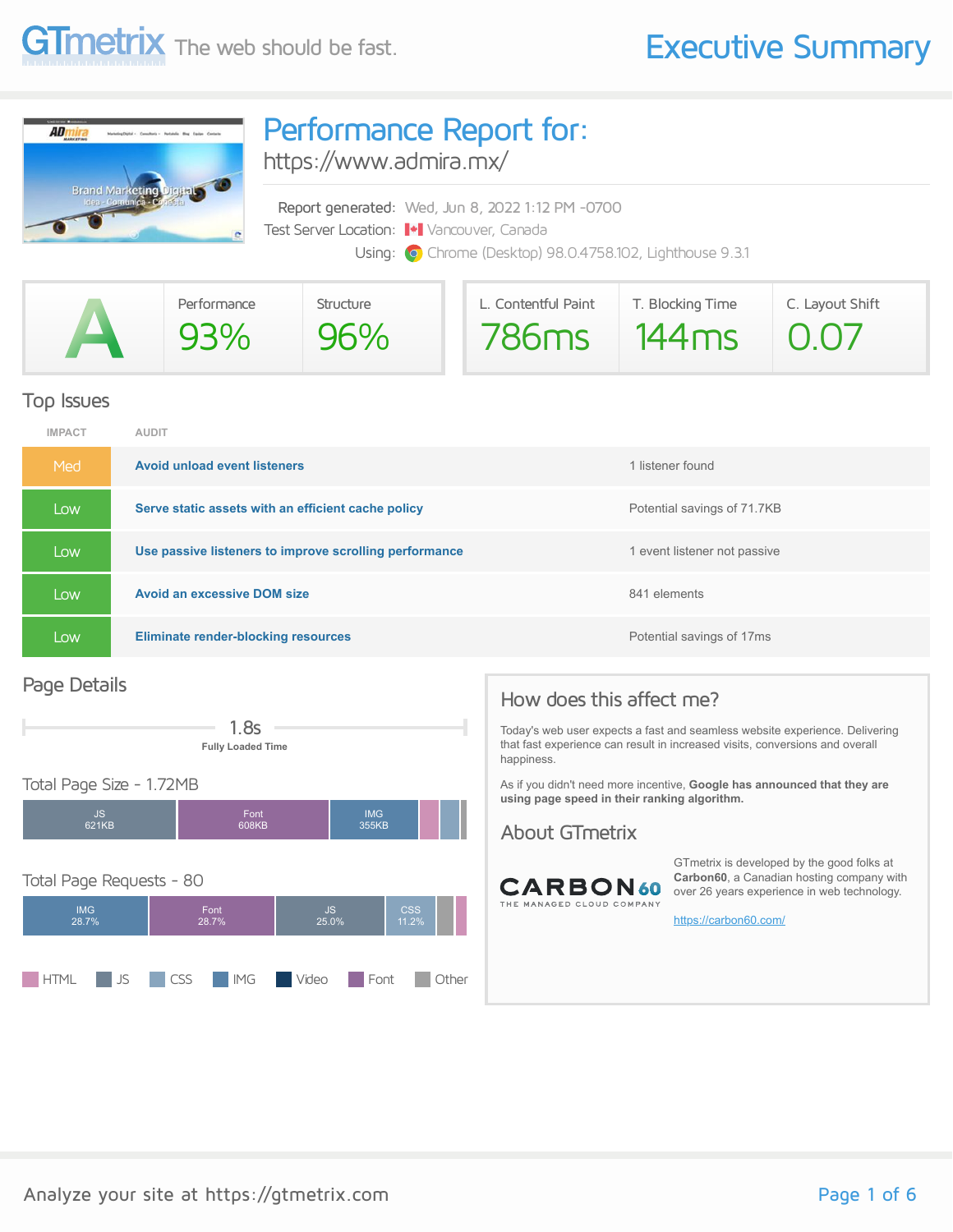# **GTmetrix**

## **History**

#### Page scores



#### Page metrics



#### Page sizes and request counts

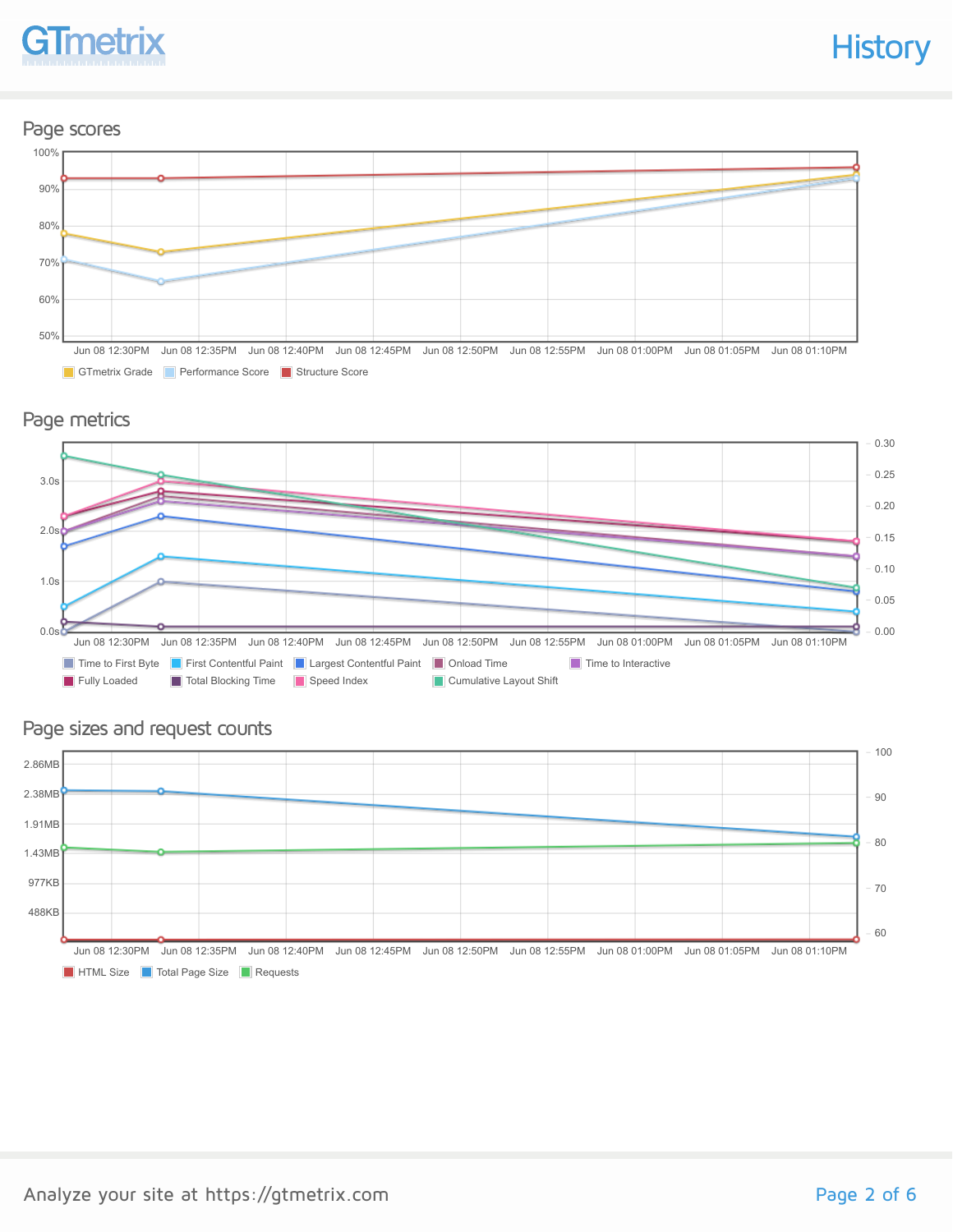# GTmetrix

The waterfall chart displays the loading behaviour of your site in your selected browser. It can be used to discover simple issues such as 404's or more complex issues such as external resources blocking page rendering.

#### **ADmira Brand | Estrategas en branding y marketing digital**

|                                                                           | 200        | admira.mx                      | 57.9KB           | $\vert$ 36ms |      |       |                   |                 |       |  |
|---------------------------------------------------------------------------|------------|--------------------------------|------------------|--------------|------|-------|-------------------|-----------------|-------|--|
| wpforms-full.min.css?ver=1.7.4.2                                          | 200        | admira.mx                      | 6.65KB           |              | 71ms |       |                   |                 |       |  |
| css.css?ver=6.0                                                           | 200        | admira.mx                      | 26.1KB           |              | 79ms |       |                   |                 |       |  |
| et-divi-dynamic-tb-241467-10-late.css                                     | 200        | admira.mx                      | 970B             |              | 57ms |       |                   |                 |       |  |
| et-divi-dynamic-tb-241467-10.css?ver                                      | 200        | admira.mx                      | 8.64KB           |              | 59ms |       |                   |                 |       |  |
| loftloader.min.css?ver=2022022501                                         | 200        | admira.mx                      | 2.48KB           |              | 74ms |       |                   |                 |       |  |
| jquery.min.js?ver=3.6.0                                                   | 200        | admira.mx                      | 35.2KB           |              |      | 174ms |                   |                 |       |  |
| jquery-migrate.min.js?ver=3.3.2                                           | 200        | admira.mx                      | 4.46KB           |              | 75ms |       |                   |                 |       |  |
| js.js?ver=6.0                                                             | 200        | admira.mx                      | 5.68KB           |              | 74ms |       |                   |                 |       |  |
| js?id=UA-28414831-1                                                       | 200        | googletagmanager.com           | 39.8KB           |              |      |       | 251ms             |                 |       |  |
| et-core-unified-10.min.css?ver=16547                                      | 200        | admira.mx                      | 91B              |              | 58ms |       |                   |                 |       |  |
| et-core-unified-tb-241467-deferred-10                                     | 200        | admira.mx                      | 3.64KB           |              | 69ms |       |                   |                 |       |  |
| AATXAJzWxiHXTAsy5Wni7pXuetFHz                                             | 200        | Ih3.googleusercontent          | 2.98KB           |              |      |       | 225ms             |                 |       |  |
| AOh14GjYxl2UC8cH4PAQDYux96dm                                              | 200        | Ih3.googleusercontent          | 22.4KB           |              |      |       | 238ms             |                 |       |  |
| AOh14Gi-AwhRPHntDwjuwpWH3tXG                                              | 200        | Ih3.googleusercontent          | 7.78KB           |              |      |       | 234ms             |                 |       |  |
| AOh14GjedpjJvduqtr4QYpcawRTKdF                                            | 200        | Ih3.googleusercontent          | 27.2KB           |              |      |       | 236ms             |                 |       |  |
| AATXAJzJ03SFyLQuSVD7OKG9a8pk                                              | 200        | Ih3.googleusercontent          | 3.70KB           |              |      |       | 234m\$            |                 |       |  |
| AOh14Gh0kcx6laoiCL1CZ_2YiB9XUE                                            | 200        | Ih3.googleusercontent          | 28.9KB           |              |      |       | 236ms             |                 |       |  |
| AATXAJy23Wjq4o15Hxs0mQlXUpMK                                              | 200        | Ih3.googleusercontent          | 1.25KB           |              |      |       | 238 <sub>ms</sub> |                 |       |  |
| AATXAJwxLcJPz59llzPZjqwqVgxep3                                            | 200        | Ih3.googleusercontent          | 973B             |              |      |       | 238ms             |                 |       |  |
| AATXAJwlcIMTv3MiXDGYGTRnJitAL                                             | 200        | Ih3.googleusercontent          | 892B             |              |      |       | 237ms             |                 |       |  |
| AOh14GheGsI75olG4zu-O4AXN3UMV                                             | 200        | Ih3.googleusercontent          | 4.09KB           |              |      |       | 238ms             |                 |       |  |
| AOh14GgIddE5G0Cbpx9ptHNMqM7T                                              | 200        | Ih3.googleusercontent          | 2.47KB           |              |      |       | 239 <sub>ms</sub> |                 |       |  |
| AATXAJx3_bmwnfYUJ10DDvFD4ZXJ                                              | 200        | Ih3.googleusercontent          | 934B             |              |      |       | 238 <sub>ms</sub> |                 |       |  |
| AOh14Gh3QYfwLT6NmBZPL3dKGy2a                                              | 200        | Ih3.googleusercontent          | 3.86KB           |              |      |       | 240 <sub>ms</sub> |                 |       |  |
| AATXAJzII7kkqxq27gaHc8niO9FGurc                                           | 200        | Ih3.googleusercontent          | 1.15KB           |              |      |       | 240 <sub>ms</sub> |                 |       |  |
| AATXAJwZhVmaYct_bCiU3n4OKyOB                                              | 200        | Ih3.googleusercontent          | 1.14KB           |              |      |       | 239 <sub>ms</sub> |                 |       |  |
| AATXAJxyKG6fXB9Vj9ADMJhV_Fdhv                                             | 200        | Ih3.googleusercontent          | 1.31KB           |              |      |       | 238 <sub>ms</sub> |                 |       |  |
| scripts.min.js?ver=4.17.4                                                 | 200        | admira.mx                      | 83.5KB           |              |      | 141ms |                   |                 |       |  |
| es6-promise.auto.min.js?ver=4.17.4                                        | 200        | admira.mx                      | 2.83KB           |              |      |       |                   | 385ms           |       |  |
| api.js?render=6LefxtUUAAAAAA5LTp                                          | 200        | google.com                     | 582B             |              |      |       | 230ms             |                 |       |  |
| recaptcha.js?ver=4.17.4                                                   | 200        | admira.mx                      | 750B             |              |      |       | 255ms             |                 |       |  |
| jquery.fitvids.js?ver=4.17.4                                              | 200        | admira.mx                      | 1.38KB           |              |      |       | 262ms             |                 |       |  |
| salvattore.js?ver=4.17.4                                                  | 200        | admira.mx                      | 3.58KB           |              |      |       | 253 <sub>ms</sub> |                 |       |  |
| loftloader.min.js?ver=2022022501                                          | 200        | admira.mx                      | 308B             |              |      |       | 252 <sub>ms</sub> |                 |       |  |
| common.js?ver=4.17.4                                                      | 200        | admira.mx                      | 598B             |              |      |       | 256ms             |                 |       |  |
| smush-lazy-load.min.js?ver=3.9.11                                         | 200        | admira.mx                      | 3.82KB           |              |      |       |                   | 404ms           |       |  |
| gtm.js?id=GTM-MPT3TDL                                                     | 200        | googletagmanager.com           | 44.6KB           |              |      |       | 62ms              |                 |       |  |
| admira-brand-marketing-dogital-a.jpg                                      | 200        | admira.mx                      | 80.7KB           |              |      |       |                   | 138ms           |       |  |
| admira-imaginas.jpg                                                       | 200        | admira.mx                      | 66.1KB           |              |      |       |                   | 204ms           |       |  |
| victor-raul-ordonez.jpg                                                   | 200        | admira.mx                      | 3.77KB           |              |      |       |                   | 180ms           |       |  |
| S6uyw4BMUTPHjxAwXg.woff2                                                  | 200        | fonts.gstatic.com              | 24.7KB           |              |      |       |                   | 194ms           |       |  |
| modules.ttf                                                               | 200        | admira.mx                      | 40.8KB           |              |      |       |                   |                 | 365ms |  |
| S6u9w4BMUTPHh6UVSwaPGQ.woff2                                              | 200        | fonts.gstatic.com              | 24.2KB           |              |      |       |                   | <b>183ms</b>    |       |  |
| 2sDcZG1WI4LcnbuCNWgzZmW5.woff2                                            | 200        | fonts.gstatic.com              | 19.6KB           |              |      |       |                   | 193ms           |       |  |
| KFOICnqEu92Fr1MmEU9fChc4.woff2                                            | 200        | fonts.gstatic.com              | 22.1KB           |              |      |       |                   | 194ms           |       |  |
| KFOICnqEu92Fr1MmWUIfChc4.woff2                                            | 200        | fonts.gstatic.com              | 22.1KB           |              |      |       |                   | 191ms           |       |  |
| ieVI2ZhZI2eCN5jzbjEETS9weq8-19y7<br>fa-brands-400.woff2                   | 200        | fonts.gstatic.com              | 21.9KB           |              |      |       |                   | 192ms<br>313ms  |       |  |
| fa-solid-900.woff2                                                        | 200<br>200 | admira.mx<br>admira.mx         | 76.6KB<br>78.4KB |              |      |       |                   | $313n$ s        |       |  |
|                                                                           | 200        | admira.mx                      | 970B             |              |      |       |                   | 147ms           |       |  |
| et-divi-dynamic-tb-241467-10-late.css<br>pxiByp8kv8JHgFVrLGT9Z1JIFQ.woff2 |            |                                |                  |              |      |       |                   |                 |       |  |
|                                                                           |            |                                |                  |              |      |       |                   |                 |       |  |
|                                                                           | 200        | fonts.gstatic.com              | 10.4KB           |              |      |       |                   | 103ms           |       |  |
| KFOICnqEu92Fr1MmSU5fChc4.woff2<br>eslabones.jpg                           | 200<br>200 | fonts.gstatic.com<br>admira.mx | 21.9KB<br>58.3KB |              |      |       |                   | 121m\$<br>152ms |       |  |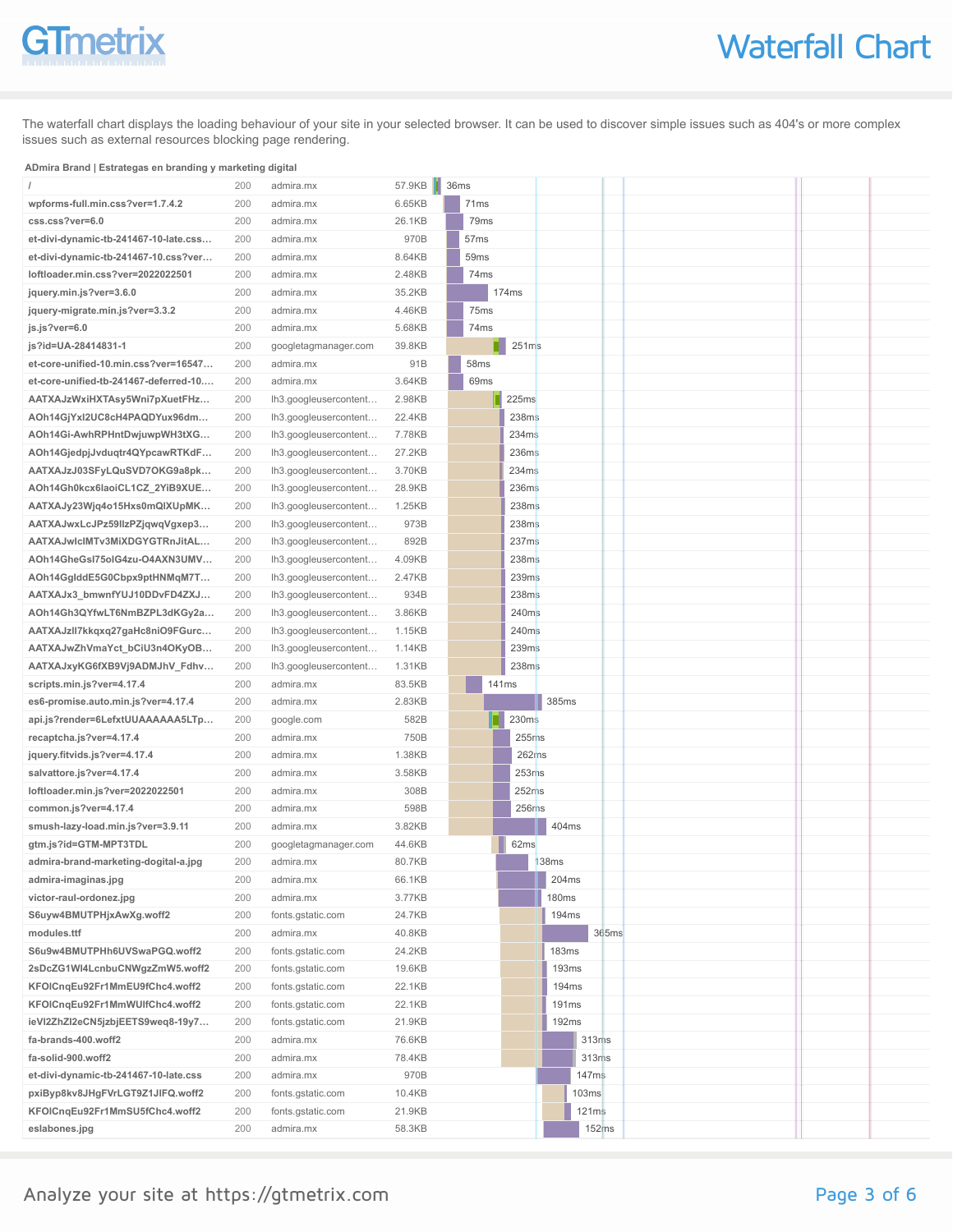| <b>80 Requests</b><br>1.70MB (3.37MB Uncompressed) |     |                       | Fully Loaded 1.8s (Onload 1.5s) |                  |              |                  |       |      |       |
|----------------------------------------------------|-----|-----------------------|---------------------------------|------------------|--------------|------------------|-------|------|-------|
| fb9445bc4f?a=370035115&v=1216.487                  | 200 | bam.nr-data.net       | 711B                            |                  |              |                  |       |      | 223ms |
| cropped-cropped-admira-icon-2-32x3                 | 200 | admira.mx             | 684B                            |                  |              |                  |       |      | 85ms  |
| POST reload?k=6LefxtUUAAAAAA5L                     | 200 | google.com            | 17.9KB                          |                  |              |                  |       |      | 104ms |
| $nr-1216.min.is$                                   | 200 | js-agent.newrelic.com | 14.1KB                          |                  |              |                  |       | 45ms |       |
| webworker.js?hl=en&v=M-QqaF9xk6                    | 200 | google.com            | 134B                            |                  |              |                  | 21ms  |      |       |
| KFOICngEu92Fr1MmEU9fBBc4.woff2                     | 200 | fonts.gstatic.com     | 15.2KB                          |                  |              |                  | 109ms |      |       |
| KFOmCngEu92Fr1Mu4mxK.woff2                         | 200 | fonts.gstatic.com     | 15.0KB                          |                  |              |                  | 107ms |      |       |
| logo_48.png                                        | 200 | qstatic.com           | 2.20KB                          |                  |              | 9 <sub>ms</sub>  |       |      |       |
| recaptcha_en.js                                    | 200 | qstatic.com           | <b>143KB</b>                    |                  |              | 51ms             |       |      |       |
| styles_ltr.css                                     | 200 | gstatic.com           | 23.7KB                          |                  |              | 48ms             |       |      |       |
| analytics.js                                       | 200 | google-analytics.com  | 19.5KB                          |                  |              | 57 <sub>ms</sub> |       |      |       |
| anchor?ar=1&k=6LefxtUUAAAAAA5L                     | 200 | google.com            | 21.5KB                          |                  | 93ms         |                  |       |      |       |
| JTUHjIg1_i6t8kCHKm4532VJOt5-QNF                    | 200 | fonts.gstatic.com     | 25.2KB                          |                  | <b>119ms</b> |                  |       |      |       |
| js?id=G-1XJY7CHH5W&l=dataLayer&                    | 200 | googletagmanager.com  | 68.4KB                          |                  | 94ms         |                  |       |      |       |
| S6uyw4BMUTPHjxAwWw.ttf                             | 200 | fonts.gstatic.com     | 32.1KB                          |                  | 93ms         |                  |       |      |       |
| fa-regular-400.woff2                               | 200 | admira.mx             | 13.2KB                          |                  | <b>152ms</b> |                  |       |      |       |
| admira-plan-marketing-queretaro.jpg                | 200 | admira.mx             | 18.6KB                          |                  | 82ms         |                  |       |      |       |
| JTUHjIg1_i6t8kCHKm4532VJOt5-QNF                    | 200 | fonts.gstatic.com     | 24.3KB                          |                  | <b>136ms</b> |                  |       |      |       |
| ADmira-Brand-identidad.jpg                         | 200 | admira.mx             | 10.9KB                          |                  | 141ms        |                  |       |      |       |
| recaptcha_en.js                                    | 200 | qstatic.com           | <b>143KB</b>                    |                  | 53ms         |                  |       |      |       |
| S6uyw4BMUTPHjxAwWA.woff                            | 200 | fonts.gstatic.com     | 30.2KB                          |                  | 137ms        |                  |       |      |       |
| JTUHjIg1_i6t8kCHKm4532VJOt5-QNF                    | 200 | fonts.gstatic.com     | 19.4KB                          |                  | 149ms        |                  |       |      |       |
| JTUHjIg1_i6t8kCHKm4532VJOt5-QNF                    | 200 | fonts.gstatic.com     | 19.0KB                          | 118ms            |              |                  |       |      |       |
| JTUHjIg1_i6t8kCHKm4532VJOt5-QNF                    | 200 | fonts.gstatic.com     | 19.0KB                          | 118ms            |              |                  |       |      |       |
| 2sDfZG1WI4LcnbuKgE0m.woff2                         | 200 | fonts.gstatic.com     | 19.3KB                          | <b>116ms</b>     |              |                  |       |      |       |
| pxiByp8kv8JHgFVrLCz7Z1JIFQ.woff2                   | 200 | fonts.gstatic.com     | 10.5KB                          | 99 <sub>ms</sub> |              |                  |       |      |       |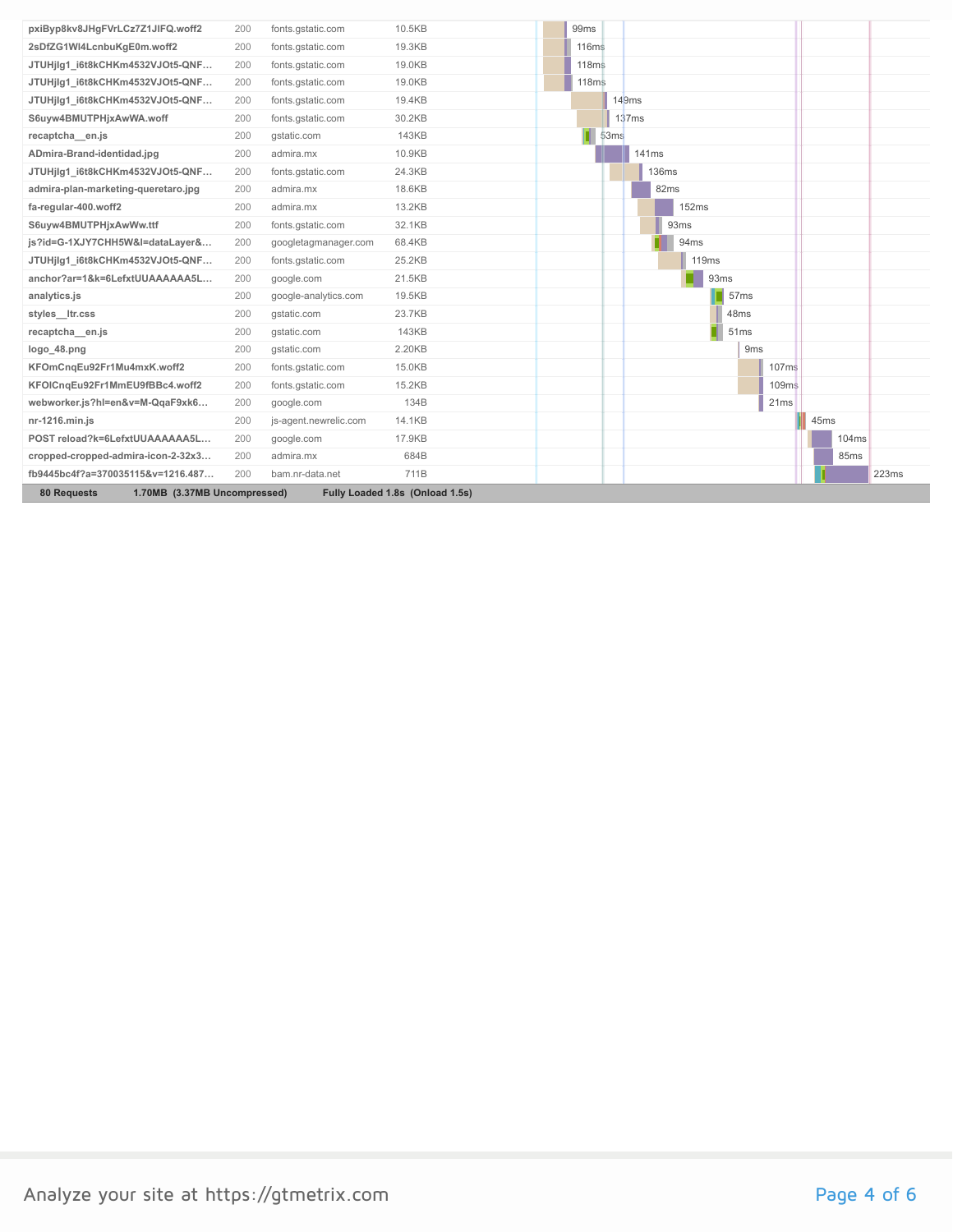

### **Performance**



#### Performance Metrics

| <b>First Contentful Paint</b>                                                                                                                      | Good - Nothing to<br>do here | Time to Interactive                                                                                                  | Good - Nothing to<br>do here |
|----------------------------------------------------------------------------------------------------------------------------------------------------|------------------------------|----------------------------------------------------------------------------------------------------------------------|------------------------------|
| How quickly content like text or images are painted onto<br>your page. A good user experience is 0.9s or less.                                     | 424ms                        | How long it takes for your page to become fully<br>interactive. A good user experience is 2.5s or less.              | 1.5s                         |
| Speed Index                                                                                                                                        | Longer than<br>recommended   | <b>Total Blocking Time</b>                                                                                           | Good - Nothing to<br>do here |
| How quickly the contents of your page are visibly<br>populated. A good user experience is 1.3s or less.                                            | 1.8s                         | How much time is blocked by scripts during your page<br>loading process. A good user experience is 150ms or<br>less. | 144ms                        |
| Largest Contentful Paint                                                                                                                           | Good - Nothing to<br>do here | Cumulative Layout Shift                                                                                              | Good - Nothing to<br>do here |
| How long it takes for the largest element of content (e.g.<br>a hero image) to be painted on your page. A good user<br>experience is 1.2s or less. | 786 <sub>ms</sub>            | How much your page's layout shifts as it loads. A good<br>user experience is a score of 0.1 or less.                 |                              |

#### Browser Timings

| Redirect   | Oms   | Connect     | 23ms  | Backend      | 12ms  |
|------------|-------|-------------|-------|--------------|-------|
| TFB        | 35ms  | First Paint | 424ms | DOM Int.     | 672ms |
| DOM Loaded | 699ms | Onload      | 1.5s  | Fully Loaded | 1.8s  |